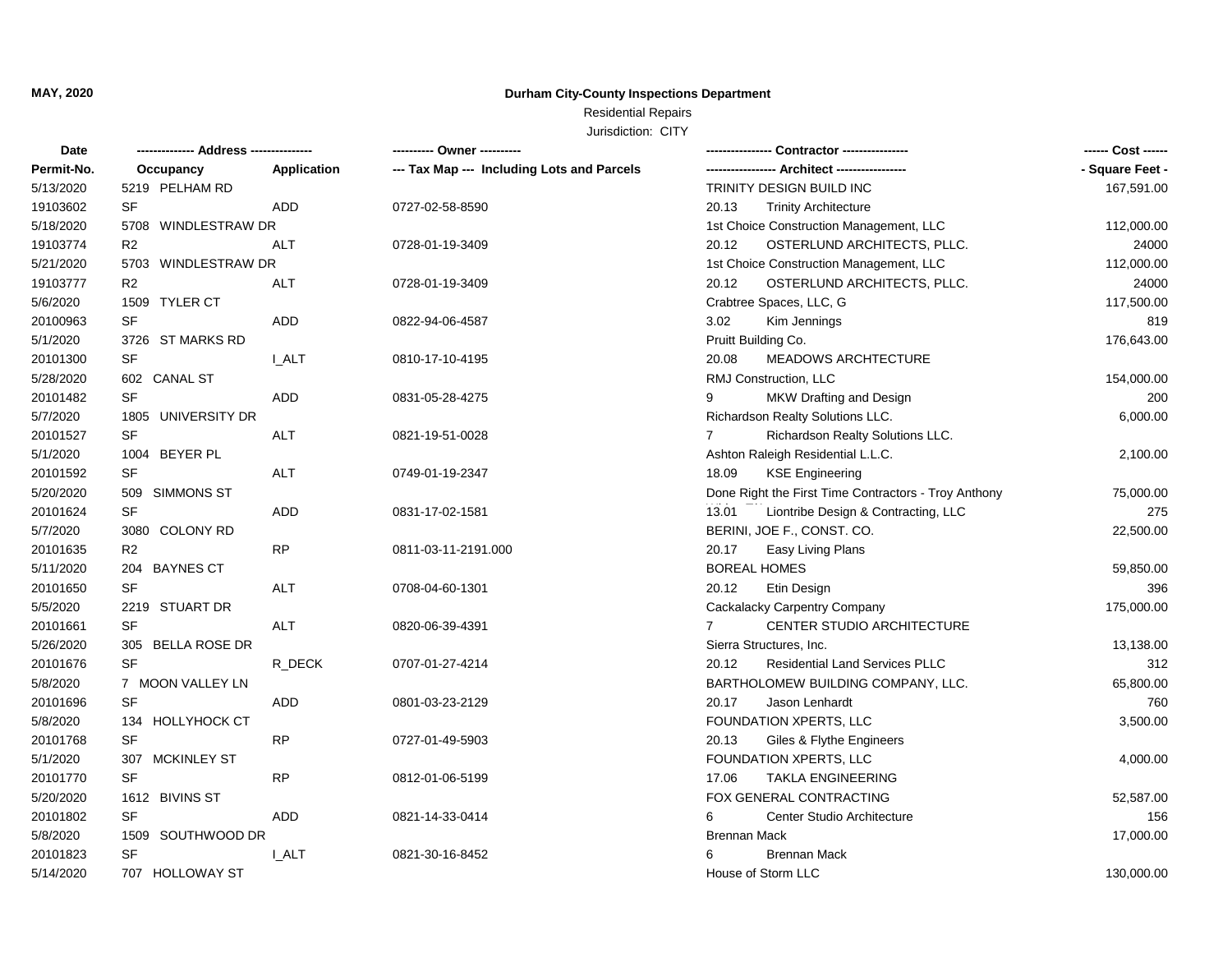**MAY, 2020**

## **Durham City-County Inspections Department**

## Residential Repairs

Jurisdiction: CITY

| Date       |                           |              |                                            | Contractor ---------------                                 |                 |
|------------|---------------------------|--------------|--------------------------------------------|------------------------------------------------------------|-----------------|
| Permit-No. | Occupancy                 | Application  | --- Tax Map --- Including Lots and Parcels | -- Architect -----------------                             | - Square Feet - |
| 20101829   | SF                        | <b>ALT</b>   | 0831-10-27-8085                            | <b>DWAYNE MCMILLIAN</b><br>11                              |                 |
| 5/15/2020  | 434 HIDDEN TREASURE DR    |              |                                            | <b>Bundy Construction Services LTD</b>                     | 99,307.00       |
| 20101834   | SF                        | ADD          | 0825-03-44-3094                            | 16.03<br>P.E. Teague, P.E., PLLC                           | 599             |
| 5/28/2020  | 503 TUTTLE RD             |              |                                            | <b>Bradley Residential Services</b>                        | 21,000.00       |
| 20101835   | SF                        | <b>ALT</b>   | 0769-01-06-9108                            | <b>Bart Buie</b><br>19                                     |                 |
| 5/8/2020   | 2502 ENGLEWOOD AVE        |              |                                            | CHRISTINE CUPIDO                                           | 14,900.00       |
| 20101847   | SF                        | I ALT        | 0812-16-94-6897                            | <b>CHRISTINE CUPIDO</b><br>4.01                            |                 |
| 5/12/2020  | 1903 REDDING LN           |              |                                            | Sierra Structures, Inc.                                    | 22,905.00       |
| 20101861   | <b>SF</b>                 | ADD          | 0814-02-69-3029                            | 16.04<br>Dean Rhodes                                       |                 |
| 5/8/2020   | 1107 N GUTHRIE AVE        |              |                                            | Ahmond Reid                                                | 46,000.00       |
| 20101865   | <b>SF</b>                 | I ALT        | 0831-07-77-0629                            | 10.02<br><b>Maurer Architecture</b>                        |                 |
| 5/13/2020  | 2425 S ROXBORO ST         |              |                                            | Five Star Construction & Repair Services                   | 3,000.00        |
| 20101892   | R <sub>2</sub>            | C ROOF       | 0820-11-56-2780                            | 13.04<br>Neighborhood Concepts                             |                 |
| 5/21/2020  | 50 BRODIE GYM DR          |              |                                            | LECHASE CONSTRUCTION SERVICES, LLC                         | 199,688.00      |
| 20102035   | R <sub>2</sub>            | <b>ALT</b>   | 0822-07-41-9440                            | John B. Hawkins AIA<br>15.03                               | 42440           |
| 5/21/2020  | 51 BRODIE GYM DR          |              |                                            | LECHASE CONSTRUCTION SERVICES, LLC                         | 199,688.00      |
| 20102041   | R2                        | <b>ALT</b>   | 0822-07-41-9440                            | 15.03<br>John B. Hawkins AIA                               | 42440           |
| 5/18/2020  | 218 WENONAH WAY           |              |                                            | One Accord Services L.L.C.                                 | 11,350.00       |
| 20102075   | <b>SF</b>                 | R_DECK       | 0727-02-59-7316                            | 20.13<br>One Accord Services L.L.C.                        |                 |
| 5/26/2020  | 3541 CAMBRIDGE RD         |              |                                            | <b>Tupper Custom Homes LLC</b>                             | 170,000.00      |
| 20102076   | <b>SF</b>                 | <b>ADD</b>   | 0810-19-51-3402                            | Easy Living Plans<br>20.07                                 |                 |
| 5/18/2020  | 2601 BEXLEY AVE           |              |                                            | NC BUILDING COMPANY, INC.                                  | 4,000.00        |
| 20102130   | <b>SF</b>                 | ADD          | 0820-09-16-8763                            | 20.07<br>Adam Brakenbury, PA                               | 104             |
| 5/21/2020  | 5402 LYON FARM DR         |              |                                            | Perry Perdue                                               | 8,500.00        |
| 20102158   | <b>SF</b>                 | ADD          | 0727-01-35-0888                            | 20.12<br>Amy Stancil                                       |                 |
| 5/21/2020  | 1801 WILLIAMSBURG RD      |              |                                            | B and B Associates of Virginia, Inc.                       | 260,445.00      |
| 20102161   | R2                        | <b>ALT</b>   | 0810-13-13-9542                            | 20.16<br>Beacon Architecture & Design LLC                  | 6802            |
| 5/18/2020  | 2228 CRANFORD RD          |              |                                            | PARKER, DAVID R.                                           | 85,797.00       |
| 20102185   | SF                        | <b>ALT</b>   | 0811-12-96-2003                            | 6<br><b>Riverbank Custom Homes</b>                         |                 |
| 5/28/2020  | 4816 ROCKPORT DR          |              |                                            | Swim Safe Pools LLC                                        | 65,000.00       |
| 20102188   | SF                        | OT           | 0759-03-02-2065                            | 20.14<br>Joe Navarrete                                     |                 |
| 5/27/2020  | 1021 DACIAN AVE           |              |                                            | Josh Hawn                                                  | 21,000.00       |
| 20102208   | SF                        | ALT          | 0822-19-61-5690                            | 3.02<br>TOM HOLLOMAN                                       |                 |
| 5/21/2020  | 151 TATUM DR              |              |                                            | DAVIDSON & JONES CONSTRUCTION CO.                          |                 |
| 20102209   | R <sub>1</sub>            | <b>I_ALT</b> | 0747-02-57-7180                            | 20.14<br>Andy O. Lawrence Architect                        | 85499           |
| 5/27/2020  | <b>HARGROVE ST</b><br>211 |              |                                            | CQC Home - Custom Quality Carpentry LLC, T/A               | 283,849.64      |
| 20102232   | <b>SF</b>                 | ADD          | 0832-17-00-5457                            | $\overline{2}$<br>CQC Home - Custom Quality Carpentry LLC, | 683             |
|            |                           |              |                                            |                                                            |                 |